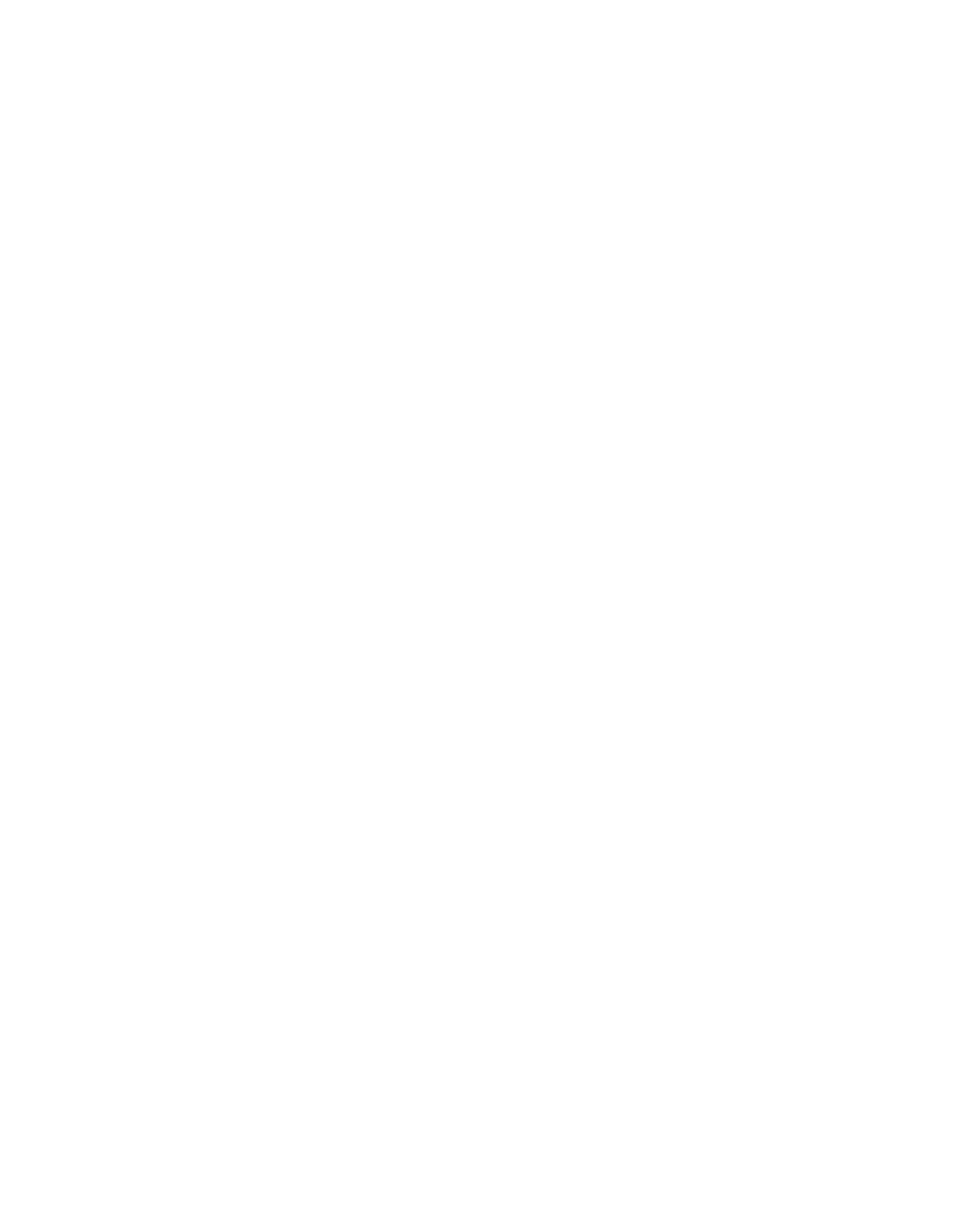- $(2)$ **Salaried Employees**
- $(3) \Box$ **Hourly Employees**

Other:

 $(4)$ Employees whose employment is governed by the terms of a collective bargaining agreement between Employee representatives (within the meaning of Code Section  $7701(a)(46)$  and the Employer, under which retirement benefits were the subject of good faith bargaining.

<u> San Sigirika wa Asiar Si</u>

Notwithstanding the election(s) set forth in Box  $4(A)$  and Box  $4(B)$ above, if this Box 4(C) is selected Eligible Employee will include tustees of the Employer.

## Investment Options (Section 1.12) 5.

 $(5)$ 

Investment Option shall nclude a TIAA Group Supplemental Retirement Annuity Contract ("TIAA SSRA") and a CREF Group Supplemental Retirement Annuity Contract ("CREF GSRA")

- The following a ditional Investment Options will also be available: X  $(A)$ All funds, now and in the future, provided by TIAA-CREF. Notwithstanding the above-referenced annuity contracts, TIAA-CREF agrees that in the event that the City discontinues participation in any fund or this plan, there will be no CDSC, withdrawal or surrender fees, or any similar fees or charges.
- By selecting this Box 5(B), all acounts. Thered under the TIAA GSRA  $(B)$ and the CREF GSRA as of the date this Ador tion Agreement is executed, and such accounts to be of The cander in the future, will not be made available under this Plan. In ՛ +ե bllowing limitations will apply:

## 6. **Normal Retirement Age (Section 1.14)**

П If this Box 6 is selected, Normal Retirement Age will not be age 65. Instead, Normal Retirement Age will be age

7. Plan Year (Section 1.18)

Plan Year means: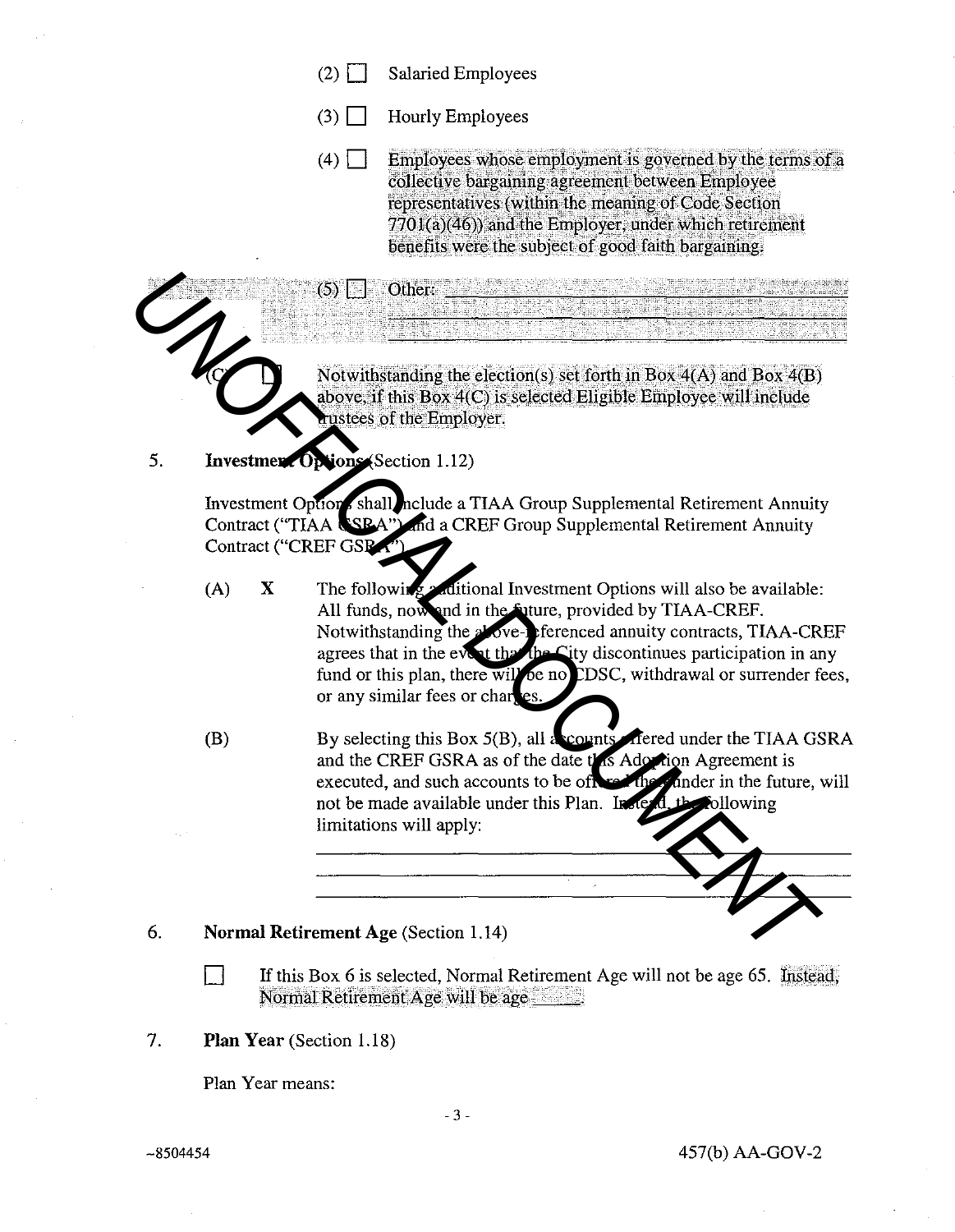|     | (A) | X                                       | The calendar year.                                                                                                                                                                                                                                                                                       |  |  |  |  |
|-----|-----|-----------------------------------------|----------------------------------------------------------------------------------------------------------------------------------------------------------------------------------------------------------------------------------------------------------------------------------------------------------|--|--|--|--|
|     | (B) |                                         | The Plan Year is a twelve (12) month period beginning on                                                                                                                                                                                                                                                 |  |  |  |  |
|     | (C) |                                         | The initial Plan Year is a short Plan Year beginning on<br>ending on _____________________. Thereafter, the Plan<br>Year will be the twelve $(12)$ month period selected in Box 7(A) or<br>Box $7(B)$ above.                                                                                             |  |  |  |  |
| 8.  |     | <b>Elective Deferrals</b> (Section 3.1) |                                                                                                                                                                                                                                                                                                          |  |  |  |  |
|     | (A) | x                                       | Elective Deferrals may be made to the Plan up to the maximum amount<br>permitted by law.                                                                                                                                                                                                                 |  |  |  |  |
|     | (B) |                                         | Elective Deferrals may be made to the Plan up to a maximum amount<br>equal to ___________________________, provided that in no event may such<br>deferrals exceed the maximum amount permitted by law.                                                                                                   |  |  |  |  |
|     | (C) |                                         | Elective Deferrals may not be made to the Plan.                                                                                                                                                                                                                                                          |  |  |  |  |
| 9:  |     |                                         | <b>Employer Non-Elective Contributions (Section 3.4)</b>                                                                                                                                                                                                                                                 |  |  |  |  |
|     | (A) |                                         | The Employer will make non-elective contributions to the Plan on<br>behalf of each Active Participant in an amount equal to _______% of<br>the Participant's Compensation.                                                                                                                               |  |  |  |  |
|     | (B) |                                         | The Employer will make non-elective contributions to the Plan on<br>behalf of each Active Participant in an amount equal to:                                                                                                                                                                             |  |  |  |  |
|     |     |                                         |                                                                                                                                                                                                                                                                                                          |  |  |  |  |
|     | (C) | X                                       | The Employer will make non-elective contributions to the Plan as<br>follows:<br>7.5% for certain employees not covered by social security and/or not in<br>PERS or the 401(a) plan                                                                                                                       |  |  |  |  |
|     | (D) |                                         | The Employer will not make any non-elective contributions to the Plan.                                                                                                                                                                                                                                   |  |  |  |  |
| 10. |     |                                         | <b>Employer Matching Contributions (Section 3.5)</b>                                                                                                                                                                                                                                                     |  |  |  |  |
|     | (A) |                                         | The Employer will make matching contributions to the Plan on behalf<br>of each Active Participant who makes an Elective Deferral pursuant to<br>a Voluntary Salary Deferral Agreement in an amount equal to<br>% of the Participant's Compensation that is contributed to<br>the Plan for the Plan Year. |  |  |  |  |

 $\bar{z}$ 

457(b) AA-GOV-2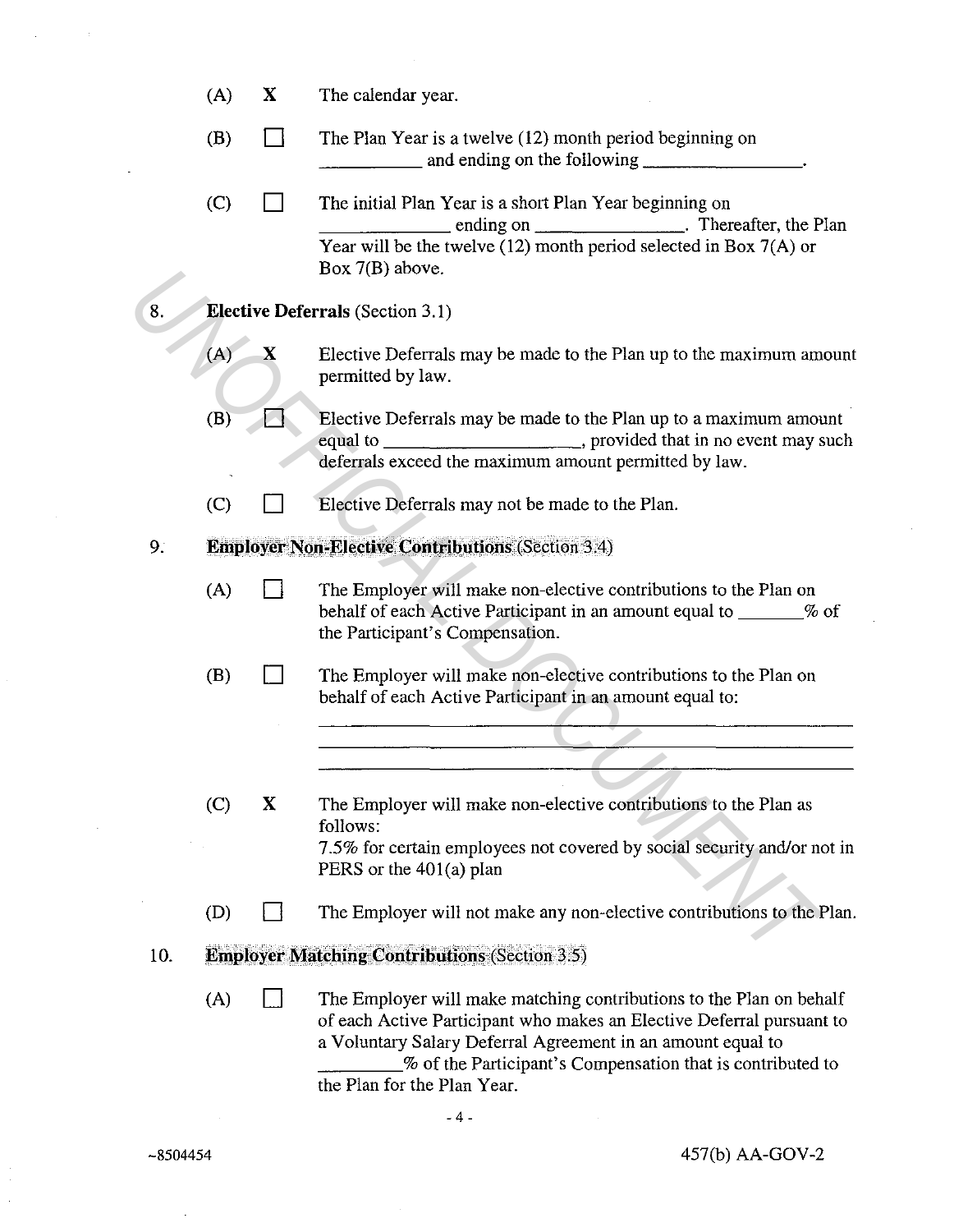|                                       | (B)                                         |              | The Employer will make matching contributions to the Plan on behalf<br>of each Active Participant who makes an Elective Deferral pursuant to<br>a Voluntary Salary Deferral Agreement in an amount equal to<br>% of the first _______% of the Participant's<br>Compensation that is contributed to the Plan for the Plan Year. |  |  |  |  |
|---------------------------------------|---------------------------------------------|--------------|--------------------------------------------------------------------------------------------------------------------------------------------------------------------------------------------------------------------------------------------------------------------------------------------------------------------------------|--|--|--|--|
|                                       | (C)                                         |              | The Employer will make matching contributions to the Plan as follows:                                                                                                                                                                                                                                                          |  |  |  |  |
|                                       | (D)                                         | $\mathbf{X}$ | The Employer will not make any matching contributions to the Plan.                                                                                                                                                                                                                                                             |  |  |  |  |
| 11.<br><b>Transfers</b> (Section 3.8) |                                             |              |                                                                                                                                                                                                                                                                                                                                |  |  |  |  |
|                                       | (A)                                         | X            | Transfers may be made to the Plan from any other eligible deferred<br>compensation plan to the extent permitted by law.                                                                                                                                                                                                        |  |  |  |  |
|                                       | (B)                                         |              | Transfers may be made to the Plan from another eligible deferred<br>compensation plan, subject to the following limitations:                                                                                                                                                                                                   |  |  |  |  |
|                                       |                                             |              |                                                                                                                                                                                                                                                                                                                                |  |  |  |  |
|                                       |                                             |              |                                                                                                                                                                                                                                                                                                                                |  |  |  |  |
|                                       | (C)                                         |              | Transfers may not be made to this Plan from any other eligible deferred<br>compensation plan.                                                                                                                                                                                                                                  |  |  |  |  |
| 12.                                   | <b>Rollover Contributions (Section 3.9)</b> |              |                                                                                                                                                                                                                                                                                                                                |  |  |  |  |
|                                       | (A)                                         | X            | Rollovers to the Plan are permitted to the extent permitted by law.                                                                                                                                                                                                                                                            |  |  |  |  |
|                                       | (B)                                         |              | Rollovers to the Plan are permitted to the extent permitted by law,<br>subject to the following limitations:                                                                                                                                                                                                                   |  |  |  |  |
|                                       |                                             |              | The following amounts may not be rolled over to the Plan:<br>(i)                                                                                                                                                                                                                                                               |  |  |  |  |
|                                       |                                             |              |                                                                                                                                                                                                                                                                                                                                |  |  |  |  |
|                                       | (C)                                         |              | Rollovers to the Plan are not permitted.                                                                                                                                                                                                                                                                                       |  |  |  |  |

 $\mathcal{A}$ 

 $\sim$ 

 $\sim 10^6$ 

 $\sim$ 

 $\bar{\gamma}$